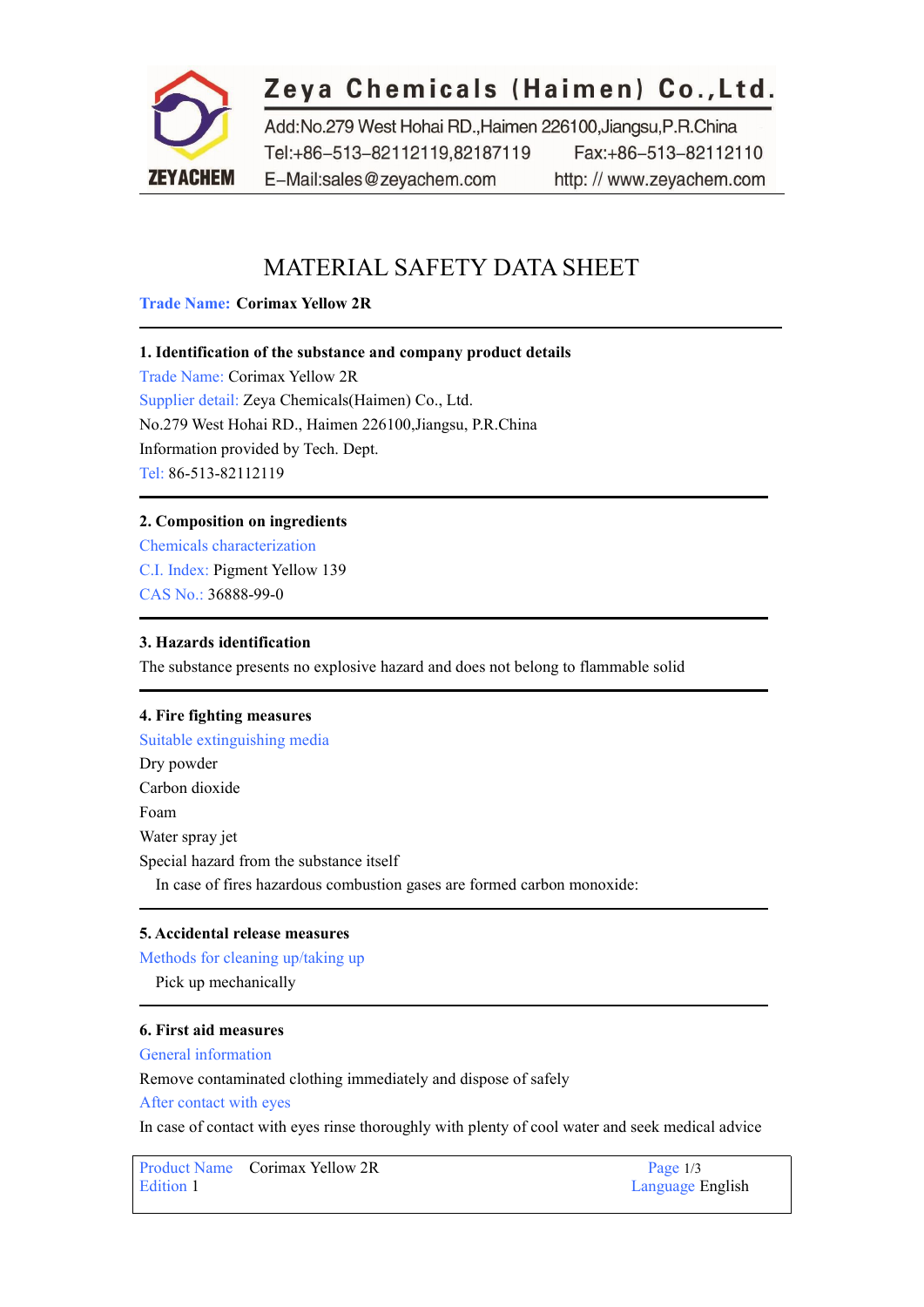

# Zeya Chemicals (Haimen) Co., Ltd.

Add:No.279 West Hohai RD., Haimen 226100, Jiangsu, P.R.China Tel:+86-513-82112119.82187119 Fax:+86-513-82112110 E-Mail:sales@zeyachem.com http://www.zeyachem.com

After contact with skin

In case of contact with skin wash off with soap and water

# **7. Exposure controls/personal protection**

General protective measures Do not inhale dust Avoid contact with eyes and skin Respiratory protection: dust mask Hand protection : gloves Eye protection: safety glasses Hygiene measures Keep away from foodstuffs and beverages Wash hands before breaks and after work

#### **8. Handling and storage**

Handling

Advice on protection against fire and explosion Keep away from sources of ignition Avoid formation of dust Take precautionary measures against electrostatic loading

#### Storage

Be kept in a ventilated, cool and dry place, it should be also avoided to contact with acid material and expose to air.

Keep container dry

#### **9. Physical and chemical properties**

Appearance Form: powder Color: yellow Odor: odorless Data relevant to safety Solubility in water: insoluble

#### **10. Toxicological information**

Irritant effect on skin: non-irritant Irritant effect on eyes: non-irritant

#### **11. Ecological information**

Remarks: no data can be given due to the products insolubility in water

Product Name Corimax Yellow 2R Page 2/3 Edition 1 Language English